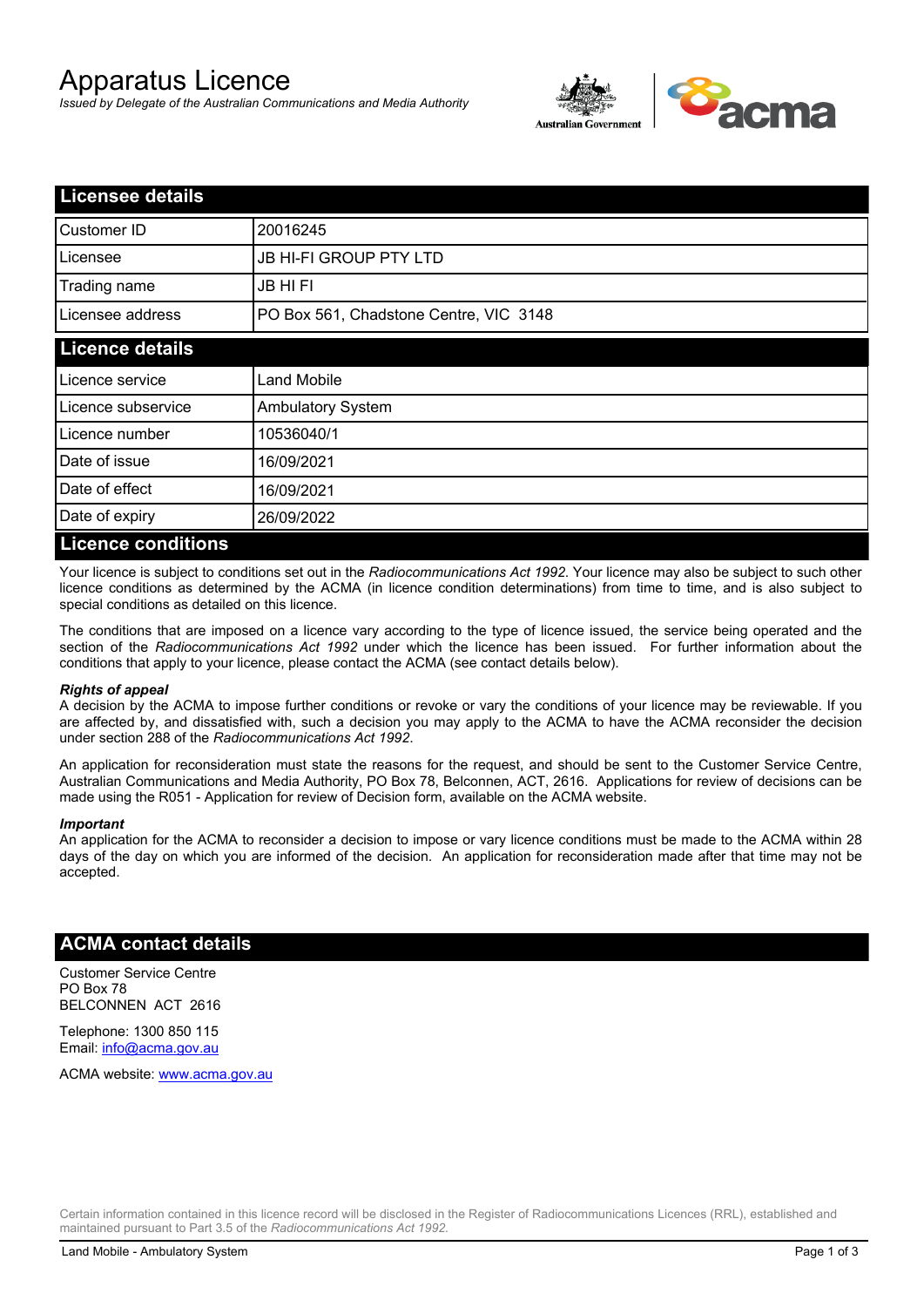# **Advisory Notes applying to licence no.: 10536040/1**

Conditions applicable to the operation of Ambulatory System station(s) authorised under this licence can be found in the Radiocommunications Licence Conditions (Apparatus Licence) Determination and the Radiocommunications Licence Conditions (Land Mobile Licence) Determination. Copies of these determinations are available from the ACMA and from the ACMA home page (www.acma.gov.au).